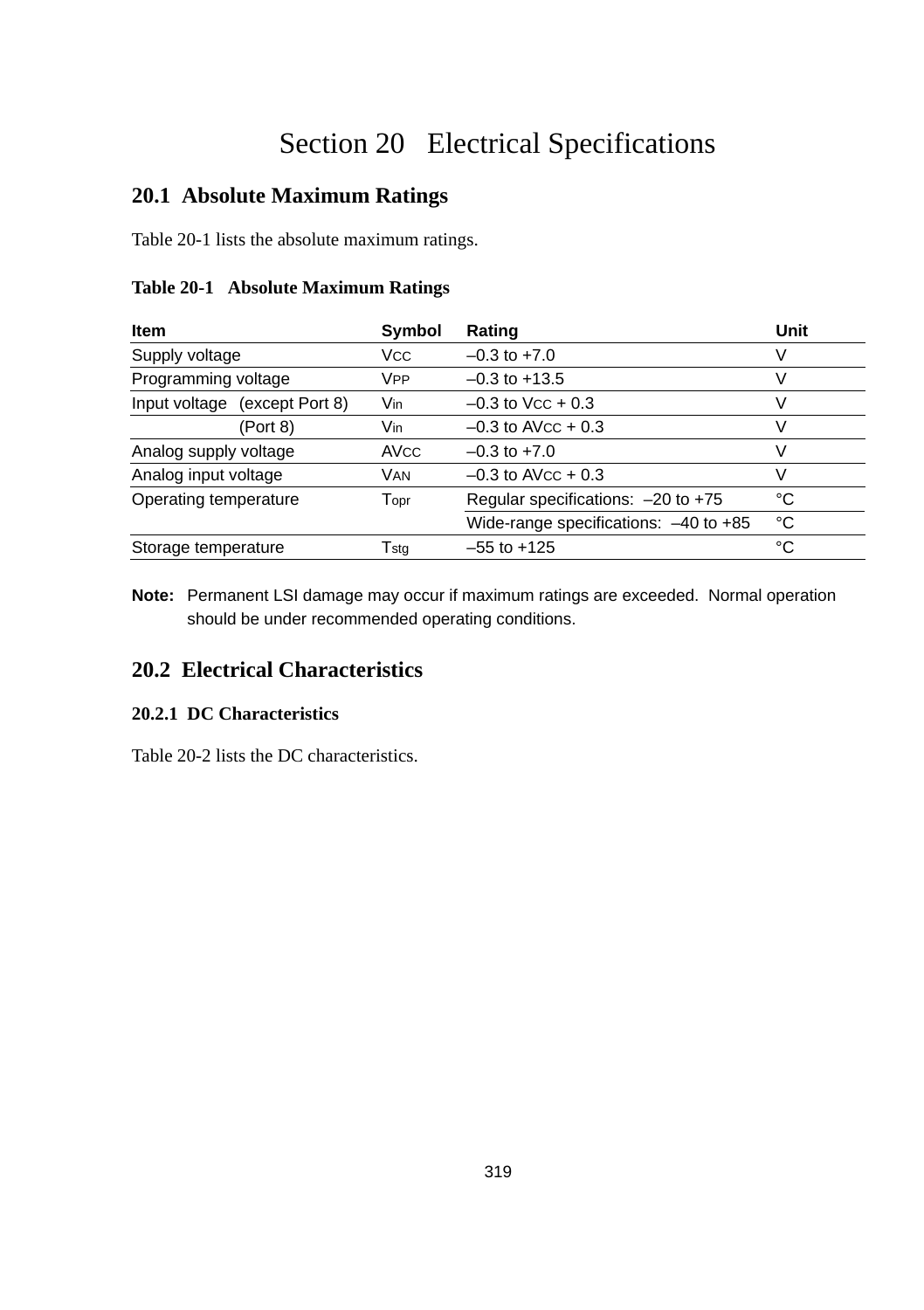## **Table 20-2 DC Characteristics**

Conditions:  $VCC = 5.0V \pm 10\% * 1$ ,  $AVCC = 5.0V \pm 10\%$ ,  $* 1$   $VSS = AVSS = 0V$ ,  $Ta = -20$  to  $+75^{\circ}C$  (Regular Specifications)  $Ta = -40$  to  $+85^{\circ}C$  (Wide-Range Specifications)

|                    |                                                     | Sym-               |                  |                          |            |        | <b>Measurement</b>     |
|--------------------|-----------------------------------------------------|--------------------|------------------|--------------------------|------------|--------|------------------------|
| Item               |                                                     | bol                | Min              | <b>Typ</b>               | <b>Max</b> |        | <b>Unit Conditions</b> |
| Input High voltage | RES, STBY,                                          | VIH                | $Vcc - 0.7$      | $\overline{\phantom{0}}$ | $Vcc+0.3$  | V      |                        |
|                    | MD <sub>2</sub> , MD <sub>1</sub> , MD <sub>0</sub> |                    |                  |                          |            |        |                        |
|                    | <b>EXTAL</b>                                        |                    | $Vcc \times 0.7$ | $\overline{\phantom{0}}$ | $Vcc+0.3$  | $\vee$ |                        |
|                    | Port 8                                              |                    | 2.2              |                          | $AVcc+0.3$ | V      |                        |
|                    | Other input pins                                    |                    | 2.2              |                          | $Vcc+0.3$  | V      |                        |
|                    | (except port 7)                                     |                    |                  |                          |            |        |                        |
| Input Low voltage  | RES, STBY,                                          | VIL                | $-0.3$           | $\overline{\phantom{0}}$ | 0.5        | $\vee$ |                        |
|                    | MD <sub>2</sub> , MD <sub>1</sub> , MD <sub>0</sub> |                    |                  |                          |            |        |                        |
|                    | Other input pins                                    |                    | $-0.3$           | $\overline{\phantom{0}}$ | 0.8        | V      |                        |
|                    | (except port 7)                                     |                    |                  |                          |            |        |                        |
| Schmitt trigger    | Port 7                                              | VT <sup>-</sup>    | 1.0              | $\overline{\phantom{0}}$ | 2.5        | V      |                        |
| input voltage      |                                                     | $VT^+$             | 2.0              | —                        | 3.5        | V      |                        |
|                    |                                                     | $VT^+ - VT^-$      | 0.4              |                          |            | $\vee$ |                        |
| Input leakage      | <b>RES</b>                                          | $  \mathsf{lin}  $ |                  |                          | 10.0       | μA     | $V_{in} = 0.5$ to      |
| current            | STBY, NMI,                                          |                    |                  |                          | 1.0        | μA     | $Vcc-0.5V$             |
|                    | MD <sub>2</sub> , MD <sub>1</sub> , MD <sub>0</sub> |                    |                  |                          |            |        |                        |
|                    | port 8                                              |                    |                  | $\overline{\phantom{0}}$ | 1.0        | μA     | $V_{in} = 0.5$ to      |
|                    |                                                     |                    |                  |                          |            |        | AVcc-0.5V              |
| Leakage current    | Port 9,                                             | $ $ Itsi $ $       |                  |                          | 1.0        | μA     | $V_{in} = 0.5$ to      |
| in 3-state         | ports 7 to 1                                        |                    |                  |                          |            |        | $Vcc-0.5V$             |
| (off state)        |                                                     |                    |                  |                          |            |        |                        |
| Input pull-up      | ports 6 and 5                                       | $-IP$              | 50               | $\overline{\phantom{0}}$ | 200        | μA     | $V$ in = $0V$          |
| <b>MOS</b> current |                                                     |                    |                  |                          |            |        |                        |
| Output High        | All output pins                                     | VOH                | $Vcc-0.5$        | —                        | —          | V      | $IOH = -200\mu A$      |
| Voltage            |                                                     |                    | 3.5              | $\overline{\phantom{0}}$ |            | $\vee$ | $IOH = -1mA$           |
| Output Low         | All output pins                                     | VOL                | —                | —                        | 0.4        | V      | $IoL = 1.6mA$          |
| Voltage            | Port 4                                              |                    |                  | $\overline{\phantom{0}}$ | 1.0        | V      | $IoL = 8mA$            |
|                    |                                                     |                    |                  | $\overline{\phantom{0}}$ | 1.2        | V      | $IoL = 10mA$           |
| Input capacitance  | <b>RES</b>                                          | Cin                |                  |                          | 60         | pF     | $V_{in} = 0 V$         |
|                    | <b>NMI</b>                                          |                    |                  | —                        | 30         | pF     | $f = 1MHz$             |
|                    | All input pins                                      |                    |                  | $\overline{\phantom{0}}$ | 15         | pF     | $Ta = 25^{\circ}C$     |
|                    | except RES, NMI                                     |                    |                  |                          |            |        |                        |

**Note:** \*1 AVcc must be connected to a power supply line, even when the A/D converter is not used.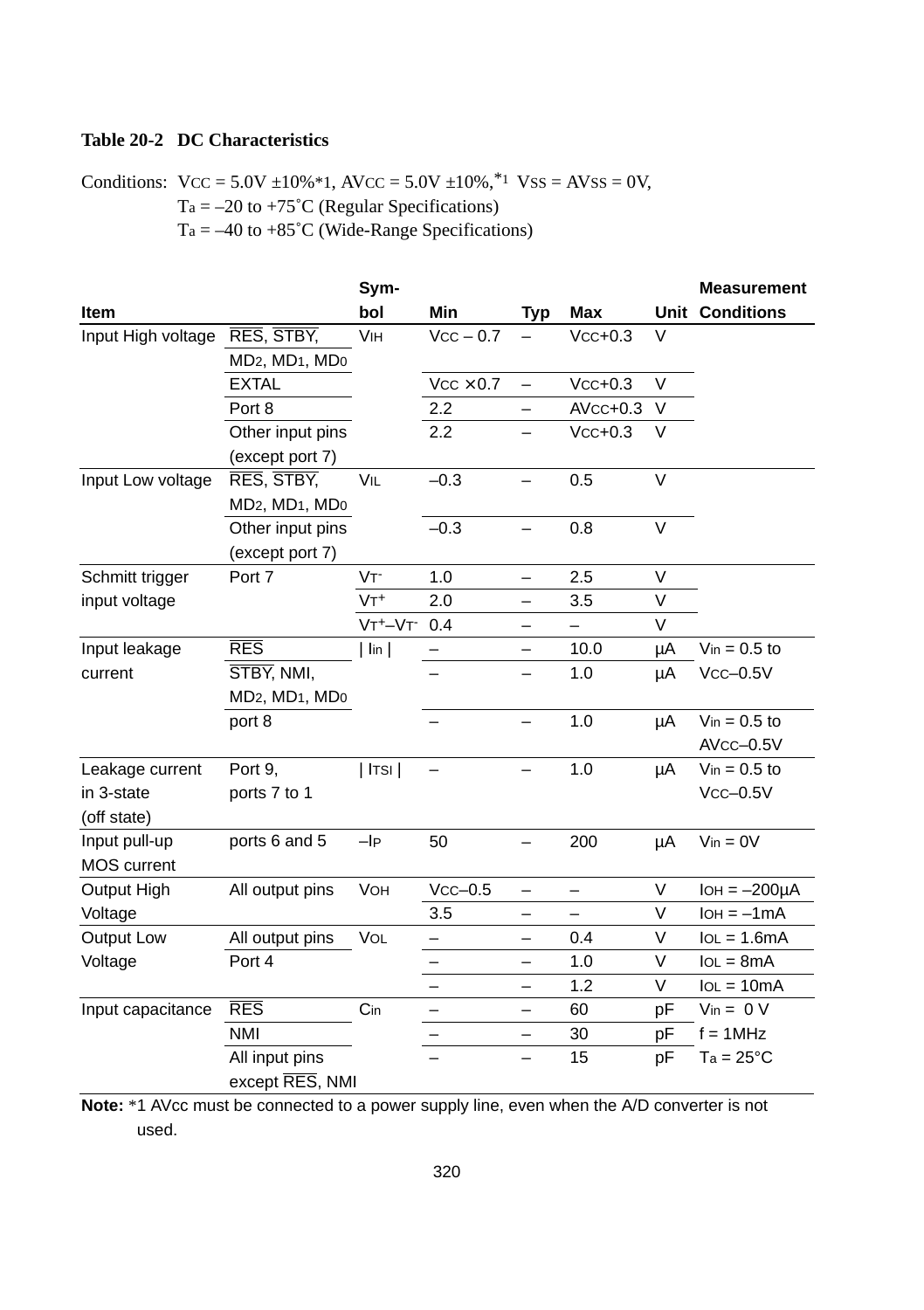|                                        |               | Sym-        |     |      |     |      | <b>Measurement</b>    |
|----------------------------------------|---------------|-------------|-----|------|-----|------|-----------------------|
| <b>Item</b>                            |               | bol         | Min | Typ  | Max | Unit | <b>Conditions</b>     |
| Current dissipation*2 Normal operation |               | Icc         |     | 20   | 30  | mA   | $f = 6 MHz$           |
|                                        |               |             |     | 25   | 40  | mA   | $f = 8 MHz$           |
|                                        |               |             |     | 30   | 50  | mA   | $f = 10$ MHz          |
|                                        | Sleep mode    |             |     | 12   | 20  | mA   | $f = 6$ MHz           |
|                                        |               |             |     | 16   | 25  | mA   | $f = 8 MHz$           |
|                                        |               |             |     | 20   | 30  | mA   | $f = 10$ MHz          |
|                                        | Standby       |             |     | 0.01 | 5.0 | μA   | $Ta \leq 50^{\circ}C$ |
|                                        |               |             |     |      | 20  | μA   | $Ta > 50^{\circ}C$    |
| Analog supply                          | During A/D    | AIcc        |     | 1.2  | 2.0 | mA   |                       |
| current                                | conversion    |             |     |      |     |      |                       |
|                                        | While waiting |             |     | 0.01 | 5.0 | μA   |                       |
| RAM standby voltage                    |               | <b>VRAM</b> | 2.0 |      |     | V    |                       |

#### **Table 20-2 DC Characteristics (cont)**

\*2 Current dissipation values assume that VIH min = VCC – 0.5V, VIL max = 0.5V, all output pins are in the no-load state, and all MOS input pull-ups are off.

#### **Table 20-3 Allowable Output Current Sink Values**

Conditions:  $VCC = 5.0V \pm 10\%$ ,  $AVCC = 5.0V \pm 10\%$ ,  $VSS = AVSS = 0V$ ,

 $Ta = -20$  to  $+75^{\circ}C$  (Regular Specifications)

 $Ta = -40$  to  $+85^{\circ}C$  (Wide-Range Specifications)

| <b>Item</b>            |                         | Symbol        | Min | Typ | Max | Unit |
|------------------------|-------------------------|---------------|-----|-----|-----|------|
| Allowable output Low   | Port 4                  | lol           |     |     | 10  | mA   |
| current sink (per pin) | Other output pins       |               |     |     | 2.0 | mA   |
| Allowable output Low   | Port 4, total of 8 pins | $\Sigma$ IOL  |     |     | 40  | mA   |
| current sink (total)   | Total of all other      |               |     |     | 80  | mA   |
|                        | output pins             |               |     |     |     |      |
| Allowable output High  | All output pins         | $-IOH$        |     |     | 2.0 | mA   |
| current sink (per pin) |                         |               |     |     |     |      |
| Allowable output High  | Total of all output     | $\Sigma$ -loh |     |     | 25  | mA   |
| current sink (total)   | pins                    |               |     |     |     |      |

**Note:** To avoid degrading the reliability of the chip, be careful not to exceed the output current sink values in table 20-3. In particular, when driving a Darlington transistor pair or LED directly, be sure to insert a current-limiting resistor in the output path. See figures 20-1 and 20-2.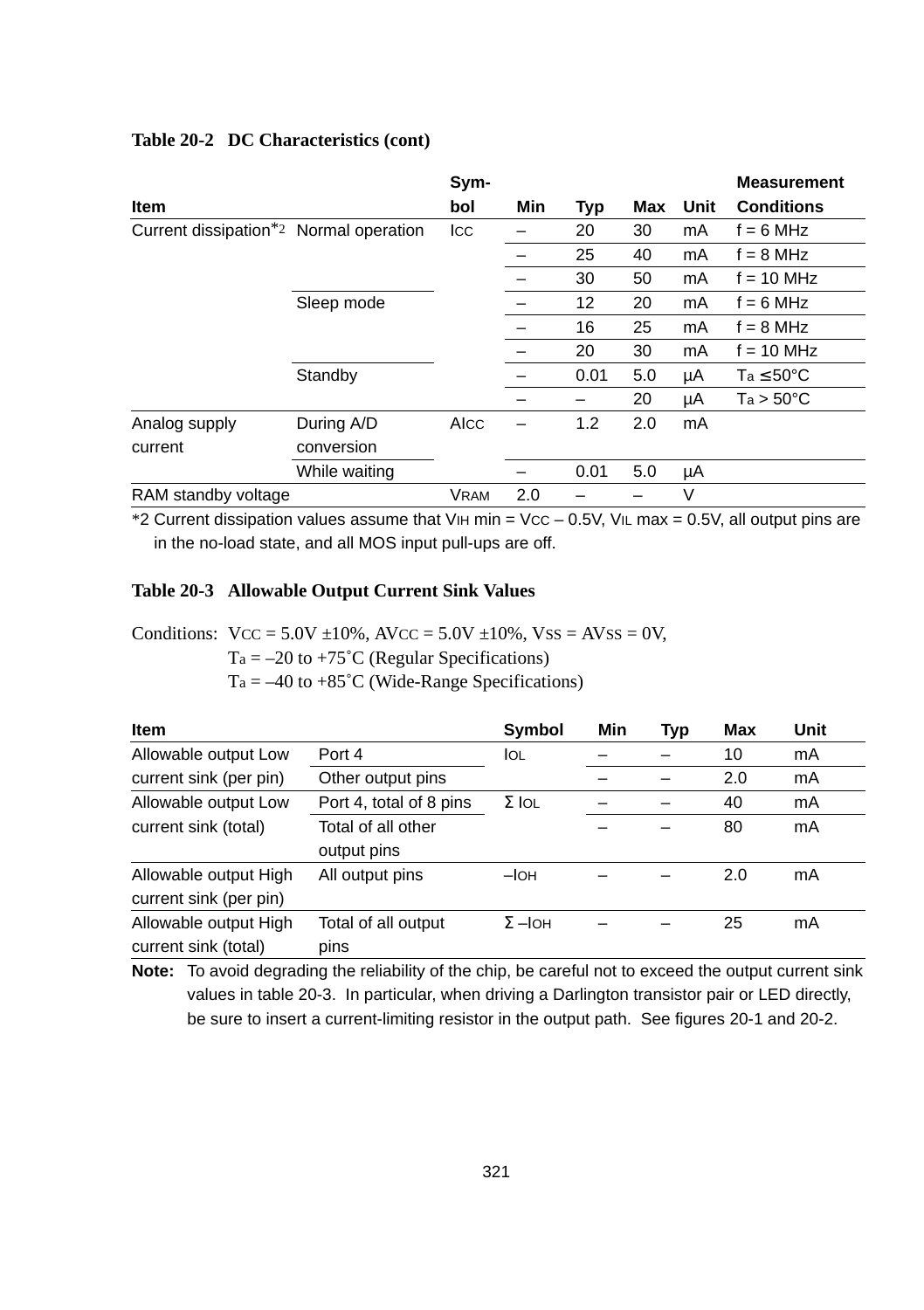



**Figure 20-1 Example of Circuit for Driving a Figure 20-2 Example of Circuit for Driving Darlington Transistor Pair**

**an LED**

#### **20.2.2 AC Characteristics**

The AC characteristics of the H8/532 chip are listed in three tables. Bus timing parameters are given in table 20-4, control signal timing parameters in table 20-5, and timing parameters of the on-chip supporting modules in table 20-6.

#### **Table 20-4 Bus Timing**

Conditions:  $VCC = 5.0V \pm 10\%$ ,  $AVCC = 5.0V \pm 10\%$ ,  $\phi = 0.5$  to 10MHz,  $VSS = 0V$ 

 $Ta = -20$  to  $+75^{\circ}C$  (Regular Specifications)

 $Ta = -40$  to  $+85^{\circ}$ C (Wide-Range Specifications)

|                               |                    | 6MHz  |            | 8MHz |      | 10MHz |         |          | <b>Measurement</b> |
|-------------------------------|--------------------|-------|------------|------|------|-------|---------|----------|--------------------|
| <b>Item</b>                   | Symbol             | Min   | <b>Max</b> | Min  | Max  | Min   |         | Max Unit | <b>Conditions</b>  |
| Clock cycle time              | tcyc               | 166.7 | 2000       | 125  | 2000 | 100   | 2000 ns |          | See figure 20-4    |
| Clock pulse width Low         | tcl                | 65    |            | 45   |      | 35    |         | ns       |                    |
| Clock pulse width High        | tch                | 65    |            | 45   |      | 35    |         | ns       |                    |
| Clock rise time               | tCr                | -     | 15         |      | 15   |       | 15      | ns       |                    |
| Clock fall time               | tcf                |       | 15         |      | 15   |       | 15      | ns       |                    |
| Address delay time            | tad                |       | 70         |      | 65   |       | 65      | ns       |                    |
| Address hold time             | tан                | 30    |            | 25   | -    | 20    |         | ns       |                    |
| Data strobe delay time 1      | t <sub>DSD1</sub>  | -     | 70         |      | 60   |       | 40      | ns       |                    |
| Data strobe delay time 2      | tDSD <sub>2</sub>  |       | 70         |      | 60   |       | 50      | ns       |                    |
| Data strobe delay time 3      | tDSD3              |       | 70         |      | 60   |       | 50      | ns       |                    |
| Write data strobe pulse width | t <sub>D</sub> sww | 200   |            | 150  | -    | 120   |         | ns       |                    |
| Address setup time 1          | tAS <sub>1</sub>   | 25    |            | 20   |      | 15    |         | ns       |                    |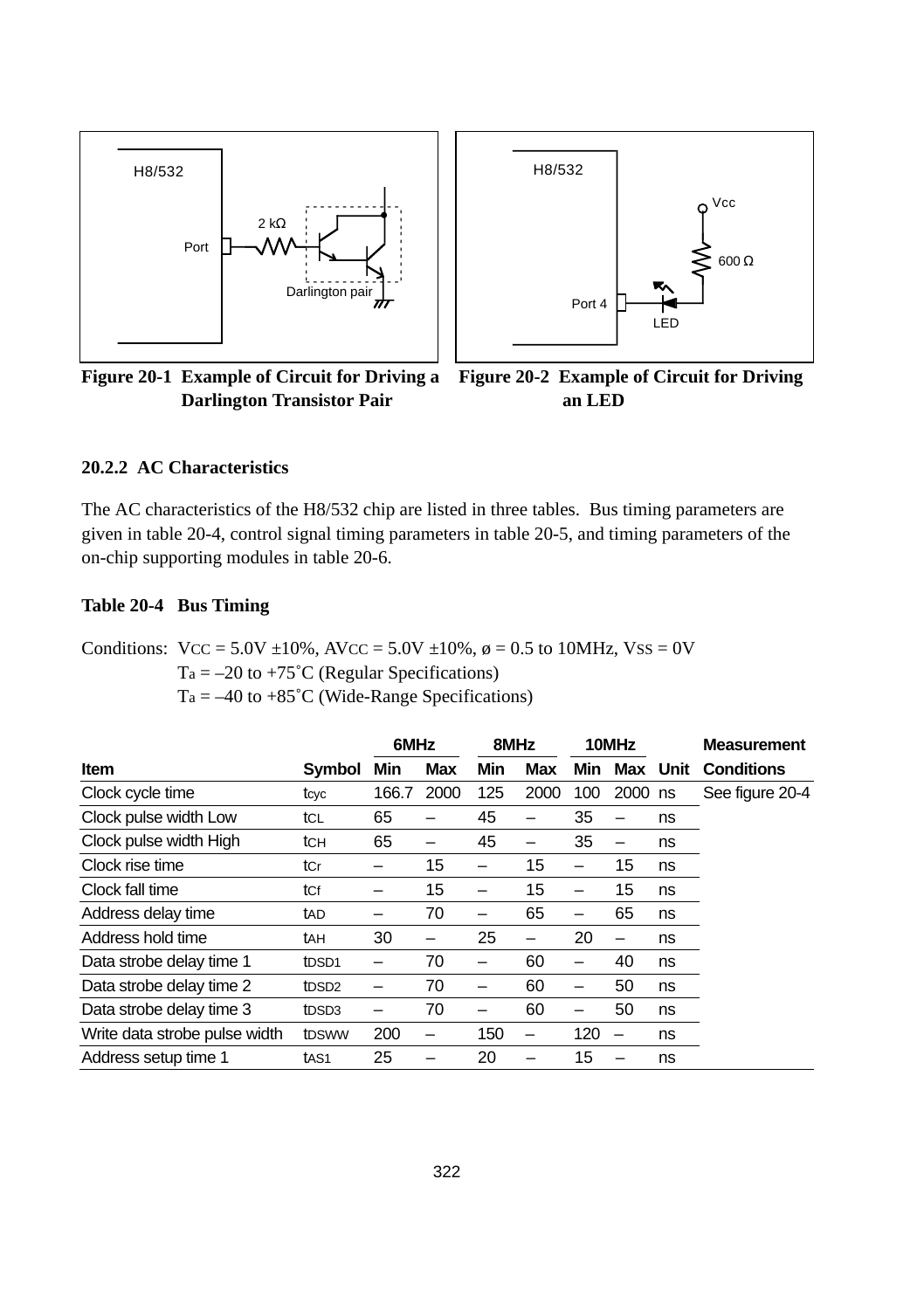|                              |                    | 6MHz |            | 8MHz                     |                          | 10MHz                    |                          |      | <b>Measurement</b> |
|------------------------------|--------------------|------|------------|--------------------------|--------------------------|--------------------------|--------------------------|------|--------------------|
| <b>Item</b>                  | Symbol             | Min  | <b>Max</b> | Min                      | <b>Max</b>               | Min                      | <b>Max</b>               | Unit | <b>Conditions</b>  |
| Address setup time 2         | tAS <sub>2</sub>   | 105  |            | 80                       | $\overline{\phantom{0}}$ | 65                       |                          | ns   | See figure 20-4    |
| Read data setup time         | tRDS               | 60   | —          | 50                       | $\overline{\phantom{0}}$ | 40                       | $\overline{\phantom{0}}$ | ns   |                    |
| Read data hold time          | tRDH               | 0    |            | 0                        | $\overline{\phantom{0}}$ | 0                        | —                        | ns   |                    |
| Read data access time        | tACC               | —    | 280        |                          | 190                      |                          | 160                      | ns   |                    |
| Write data delay time        | tw <sub>DD</sub>   | —    | 70         | —                        | 65                       | $\overline{\phantom{0}}$ | 65                       | ns   |                    |
| Write data setup time        | twps               | 30   | —          | 15                       |                          | 10                       | $\overline{\phantom{0}}$ | ns   |                    |
| Write data hold time         | tw <sub>DH</sub>   | 30   | —          | 25                       | —                        | 20                       |                          | ns   |                    |
| Wait setup time              | twrs               | 40   | —          | 40                       |                          | 40                       | $\overline{\phantom{m}}$ | ns   | See figure 20-5    |
| Wait hold time               | twtH               | 10   | —          | 10                       | —                        | 10                       | $\overline{\phantom{0}}$ | ns   |                    |
| Bus request setup time       | tBRQS              | 40   | —          | 40                       |                          | 40                       | $\overline{\phantom{0}}$ | ns   | See figure 20-10   |
| Bus acknowledge delay time 1 | tBACD1             | —    | 70         |                          | 60                       |                          | 55                       | ns   |                    |
| Bus acknowledge delay time 2 | tBACD <sub>2</sub> | —    | 70         | —                        | 60                       | $\overline{\phantom{0}}$ | 55                       | ns   |                    |
| Bus floating delay time      | t <sub>BZD</sub>   | —    | tBACD1-    |                          | $t$ BACD1 $-$            |                          | tBACD1 nS                |      |                    |
| E clock delay time           | tED                | —    | 20         |                          | 15                       | $\overline{\phantom{0}}$ | 15                       | ns   | See figure 20-11   |
| E clock rise time            | tEr                | —    | 15         |                          | 15                       | $\overline{\phantom{0}}$ | 15                       | ns   |                    |
| E clock fall time            | tEf                | —    | 15         | $\overline{\phantom{0}}$ | 15                       |                          | 15                       | ns   |                    |
| Read data hold time          | <b>tRDHE</b>       | 0    |            | $\Omega$                 |                          | 0                        |                          | ns   | See figure 20-6    |
| (E clock sync)               |                    |      |            |                          |                          |                          |                          |      |                    |
| Write data hold time         | tWDHE              | 50   |            | 40                       |                          | 30                       |                          | ns   |                    |
| (E clock sync)               |                    |      |            |                          |                          |                          |                          |      |                    |

# **Table 20-4 Bus Timing (cont)**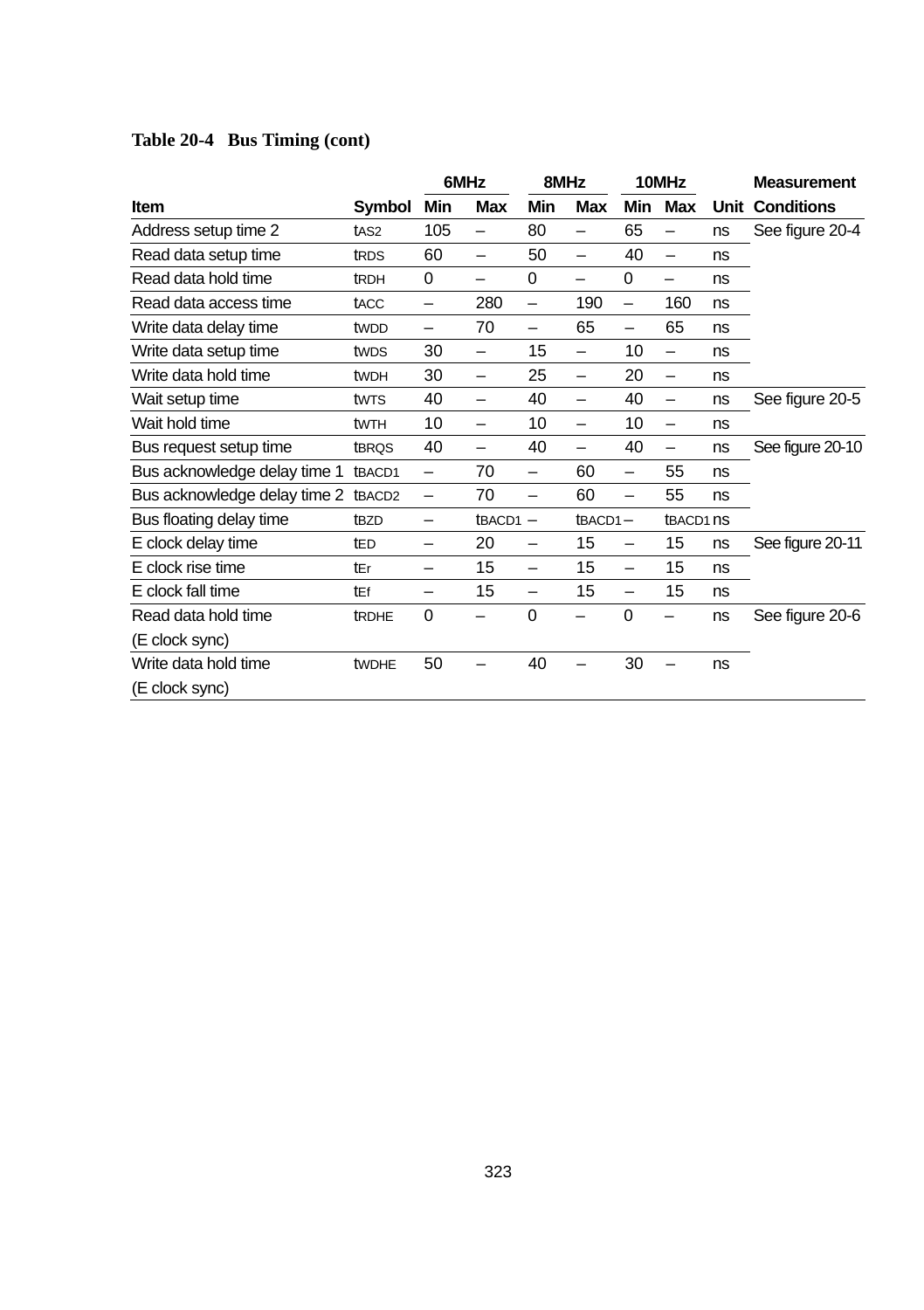# **Table 20-5 Control Signal Timing**

Conditions:  $VCC = 5.0V \pm 10\%$ ,  $AVCC = 5.0V \pm 10\%$ ,  $\phi = 0.5$  to 10MHz,  $VSS = 0V$ 

 $Ta = -20$  to  $+75^{\circ}C$  (Regular Specifications)

 $Ta = -40$  to  $+85^{\circ}C$  (Wide-Range Specifications)

|                                  |                     |     | 6MHz       | 8MHz |                          | 10MHz |            |      | <b>Measurement</b>     |  |
|----------------------------------|---------------------|-----|------------|------|--------------------------|-------|------------|------|------------------------|--|
| <b>Item</b>                      | Symbol              | Min | <b>Max</b> | Min  | <b>Max</b>               | Min   | <b>Max</b> |      | <b>Unit Conditions</b> |  |
| RES setup time                   | tress               | 200 |            | 200  | —                        | 200   |            | ns   | See figure 20-7        |  |
| RES pulse width                  | tRESW               | 6.0 |            | 6.0  | $\overline{\phantom{0}}$ | 6.0   |            | tcyc |                        |  |
| Mode programming                 | tMDS                | 4.0 |            | 4.0  |                          | 4.0   |            | tcyc |                        |  |
| setup time                       |                     |     |            |      |                          |       |            |      |                        |  |
| NMI setup time                   | tnmis               | 150 |            | 150  |                          | 150   |            | ns   | See figure 20-8        |  |
| NMI hold time                    | tNMIH               | 10  |            | 10   | -                        | 10    |            | ns   |                        |  |
| IRQ0 setup time                  | t <sub>IRQ0</sub> S | 50  |            | 50   | -                        | 50    |            | ns   |                        |  |
| IRQ <sub>1</sub> setup time      | t <sub>IRQ1</sub> S | 50  |            | 50   | -                        | 50    |            | ns   |                        |  |
| IRQ <sub>1</sub> hold time       | t <sub>IRQ1</sub> H | 10  |            | 10   | -                        | 10    |            | ns   |                        |  |
| NMI pulse width                  | tNMIW               | 200 |            | 200  |                          | 200   |            | ns   | See figure 20-9        |  |
| (for recovery from               |                     |     |            |      |                          |       |            |      |                        |  |
| software standby mode)           |                     |     |            |      |                          |       |            |      |                        |  |
| Crystal oscillator settling      | tosc <sub>1</sub>   | 20  |            | 20   |                          | 20    |            | ms   | See figure 20-12       |  |
| time (reset)                     |                     |     |            |      |                          |       |            |      |                        |  |
| Crystal oscillator settling time | tosc <sub>2</sub>   | 10  |            | 10   |                          | 10    |            | ms   | See figure 18-1        |  |
| (software standby)               |                     |     |            |      |                          |       |            |      |                        |  |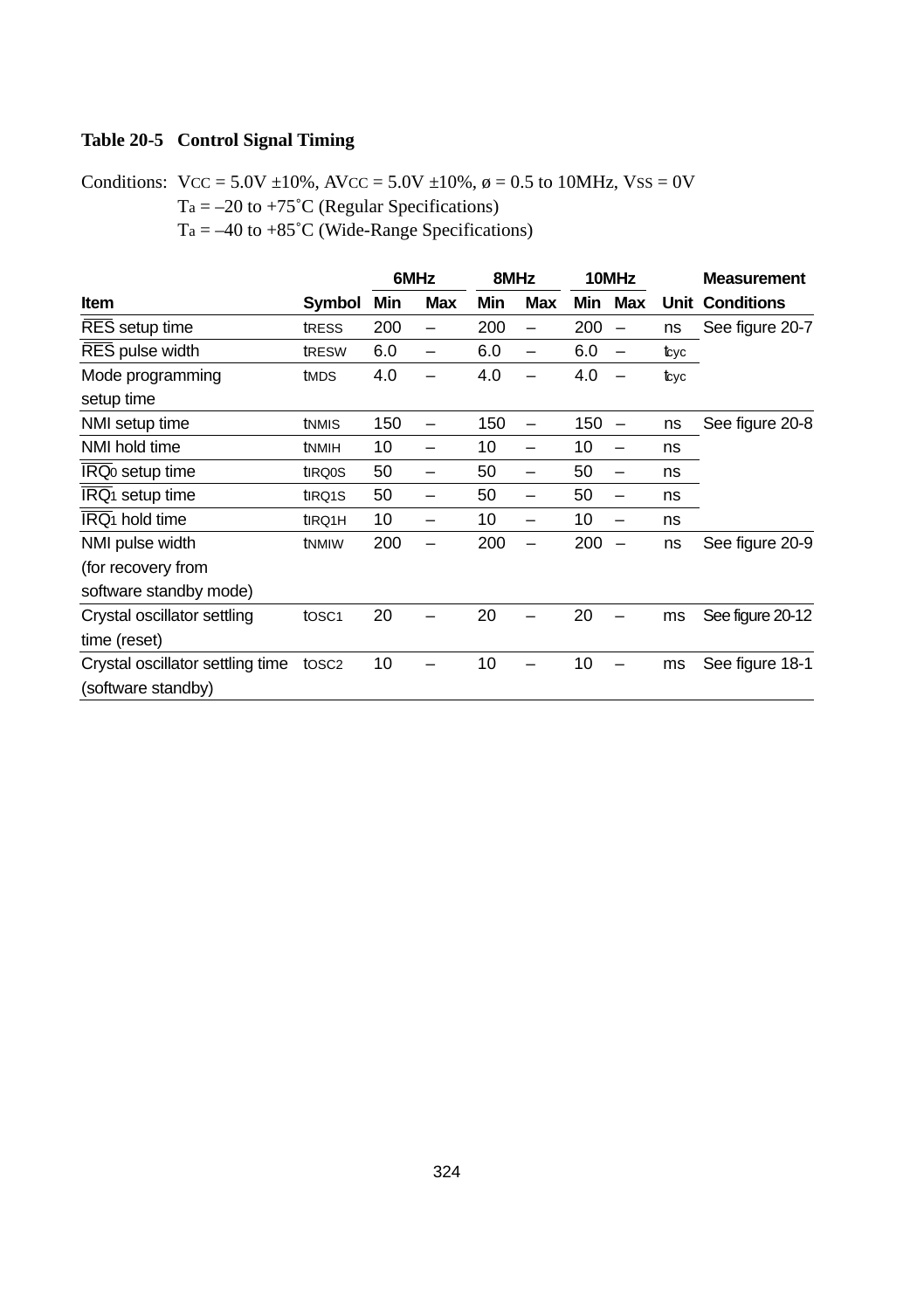#### **Table 20-6 Timing Conditions of On-Chip Supporting Modules**

Conditions:  $VCC = 5.0V \pm 10\%$ ,  $AVCC = 5.0V \pm 10\%$ ,  $\phi = 0.5$  to 10MHz,  $VSS = 0V$ 

 $Ta = -20$  to  $+75^{\circ}C$  (Regular Specifications)

 $Ta = -40$  to  $+85^{\circ}C$  (Wide-Range Specifications)

|            |                              |         |                               |                          | 6MHz                     |                          | 8MHz                     |                          | 10MHz                    |       | <b>Measurement</b> |
|------------|------------------------------|---------|-------------------------------|--------------------------|--------------------------|--------------------------|--------------------------|--------------------------|--------------------------|-------|--------------------|
| Item       |                              |         | Symbol                        | Min                      | <b>Max</b>               | Min                      | <b>Max</b>               | Min                      | <b>Max</b>               | Unit  | <b>Conditions</b>  |
| <b>FRT</b> | Timer output delay time      |         | tFTOD                         | -                        | 100                      | $\overline{\phantom{0}}$ | 100                      | $\overline{\phantom{0}}$ | 100                      | ns    | See figure 20-14   |
|            | Timer input setup time       |         | <b>tFTIS</b>                  | 50                       |                          | 50                       |                          | 50                       | -                        | ns    |                    |
|            | Timer clock input setup time |         | <b>tFTCS</b>                  | 50                       | -                        | 50                       | $\overline{\phantom{0}}$ | 50                       | $\overline{\phantom{0}}$ | ns    | See figure 20-15   |
|            | Timer clock pulse width      |         | tFTCWL,                       |                          |                          |                          |                          |                          |                          |       |                    |
|            |                              |         | <b>tFTCWH</b>                 | 1.5                      | -                        | 1.5                      | $\overline{\phantom{0}}$ | 1.5                      | -                        | tcyc  |                    |
| <b>TMR</b> | Timer output delay time      |         | <b>tTMOD</b>                  | -                        | 100                      | $\overline{\phantom{0}}$ | 100                      | $\overline{\phantom{m}}$ | 100                      | ns    | See figure 20-16   |
|            | Timer clock input setup time |         | <b>tTMCS</b>                  | 50                       |                          | 50                       |                          | 50                       | -                        | ns    | See figure 20-17   |
|            | Timer clock pulse width      |         | <b>tTMCWL,</b>                |                          |                          |                          |                          |                          |                          |       |                    |
|            |                              |         | <b>tTMCWH</b>                 | 1.5                      |                          | 1.5                      | -                        | 1.5                      | $\overline{\phantom{0}}$ | tcyc  |                    |
|            | Timer reset input setup time |         | <b>tTMRS</b>                  | 50                       | -                        | 50                       | $\overline{\phantom{0}}$ | 50                       | $\overline{\phantom{0}}$ | ns    | See figure 20-18   |
| <b>PWM</b> | Timer output delay time      |         | t <sub>P</sub> wop            | $\overline{\phantom{0}}$ | 100                      | $\overline{\phantom{0}}$ | 100                      | $\overline{\phantom{0}}$ | 100                      | ns    | See figure 20-19   |
| SCI        | Input clock cycle            | (Async) | tScyc                         | 2                        | $\overline{\phantom{0}}$ | $\overline{2}$           | $\overline{\phantom{0}}$ | $\overline{2}$           | -                        | tcyc  | See figure 20-20   |
|            |                              | (Sync)  |                               | 4                        | -                        | 4                        | $\overline{\phantom{0}}$ | 4                        | -                        | tcyc  |                    |
|            | Input clock pulse width      |         | tsckw                         | 0.4                      | 0.6                      | 0.4                      | 0.6                      | 0.4                      | 0.6                      | tScyc |                    |
|            | Transmit data delay time     | (Sync)  | ttxd                          | -                        | 100                      | $\overline{\phantom{0}}$ | 100                      | $\overline{\phantom{0}}$ | 100                      | ns    | See figure 20-21   |
|            | Receive data setup time      | (Sync)  | t <sub>R</sub> x <sub>S</sub> | 100                      | -                        | 100                      | $\overline{\phantom{0}}$ | 100                      | $\overline{\phantom{0}}$ | ns    |                    |
|            | Receive data hold time       | (Sync)  | t <sub>RXH</sub>              | 100                      | $\overline{\phantom{0}}$ | 100                      | $\overline{\phantom{0}}$ | 100                      | $\overline{\phantom{0}}$ | ns    |                    |
| Port       | Output data delay time       |         | t <sub>PWD</sub>              | -                        | 100                      | -                        | 100                      | $\qquad \qquad -$        | 100                      | ns    | See figure 20-13   |
|            | Input data setup time        |         | t <sub>PRS</sub>              | 50                       | -                        | 50                       | $\overline{\phantom{0}}$ | 50                       | -                        | ns    |                    |
|            | Input data hold time         |         | t <sub>PRH</sub>              | 50                       |                          | 50                       |                          | 50                       | -                        | ns    |                    |

#### • **Measurement Conditions for AC Characteristics**



**Figure 20-3 Output Load Circuit**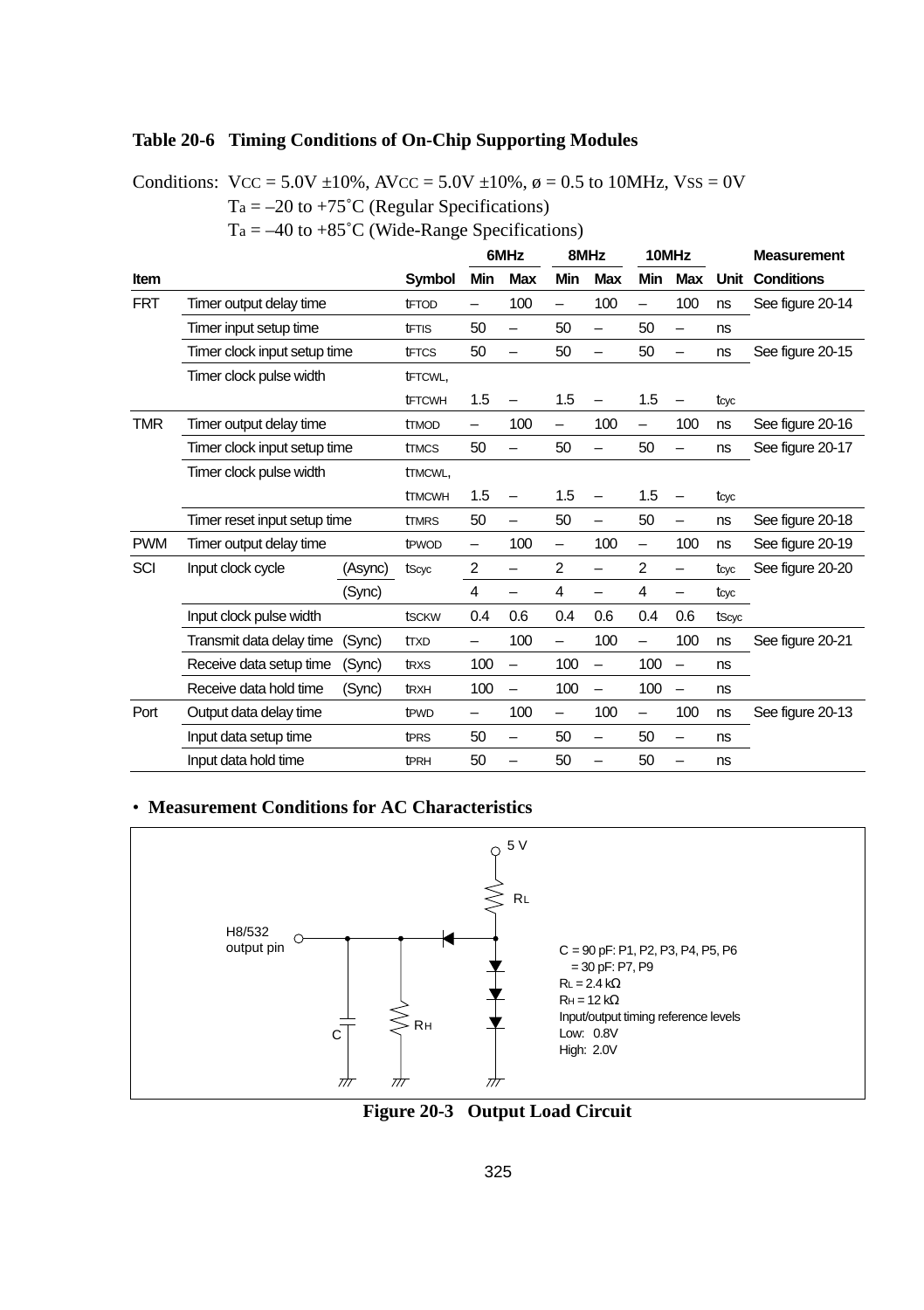#### **20.2.3 A/D Converter Characteristics**

Table 20-7 lists the characteristics of the on-chip A/D converter.

#### **Table 20-7 A/D Converter Characteristics**

Conditions:  $VCC = 5.0V \pm 10\%$ ,  $AVCC = 5.0V \pm 10\%$ ,  $VSS = AVSS = 0V$ ,

 $Ta = -20$  to  $+75^{\circ}C$  (Regular Specifications)

 $Ta = -40$  to  $+85^{\circ}C$  (Wide-Range Specifications)

|                                   |     | 6MHz |      |     | 8MHz |         |     | 10MHz |         |             |
|-----------------------------------|-----|------|------|-----|------|---------|-----|-------|---------|-------------|
| Item                              | Min | Tvp  | Max  | Min |      | Typ Max | Min |       | Typ Max | Unit        |
| Resolution                        | 10  | 10   | 10   | 10  | 10   | 10      | 10  | 10    | 10      | <b>Bits</b> |
| Conversion time                   |     |      | 23.0 |     |      | 17.25   |     |       | 13.8    | μs          |
| Analog input capacitance          |     |      | 20   |     |      | 20      |     |       | 20      | рF          |
| Allowable signal-source impedance |     |      | 10   |     |      | 10      |     |       | 10      | $k\Omega$   |
| Nonlinearity error                |     |      | ±2.0 |     |      | ±2.0    |     |       | ±2.0    | <b>LSB</b>  |
| Offset error                      |     |      | ±2.0 |     |      | ±2.0    |     |       | ±2.0    | <b>LSB</b>  |
| Full-scale error                  |     |      | ±2.0 |     |      | ±2.0    |     |       | ±2.0    | <b>LSB</b>  |
| Quantizing error                  |     |      | ±0.5 |     |      | ±0.5    |     |       | ±0.5    | <b>LSB</b>  |
| Absolute accuracy                 |     |      | ±2.5 |     |      | ±2.5    |     |       | ±2.5    | LSB         |

# **20.3 MCU Operational Timing**

This section provides the following timing charts:

| 20.3.1 Bus timing                           | Figures 20-4 to 20-6    |
|---------------------------------------------|-------------------------|
| 20.3.2 Control Signal Timing                | Figures 20-7 to 20-10   |
| 20.3.3 Clock Timing                         | Figures 20-11 and 20-12 |
| 20.3.4 I/O Port Timing                      | Figure 20-13            |
| 20.3.5 16-Bit Free-Running Timer Timing     | Figures 20-14 and 20-15 |
| 20.3.6 8-Bit Timer Timing                   | Figures 20-16 to 20-18  |
| 20.3.7 Pulse Width Modulation Timer Timing  | Figure 20-19            |
| 20.3.8 Serial Communication InterfaceTiming | Figure 20-20 and 20-21  |
|                                             |                         |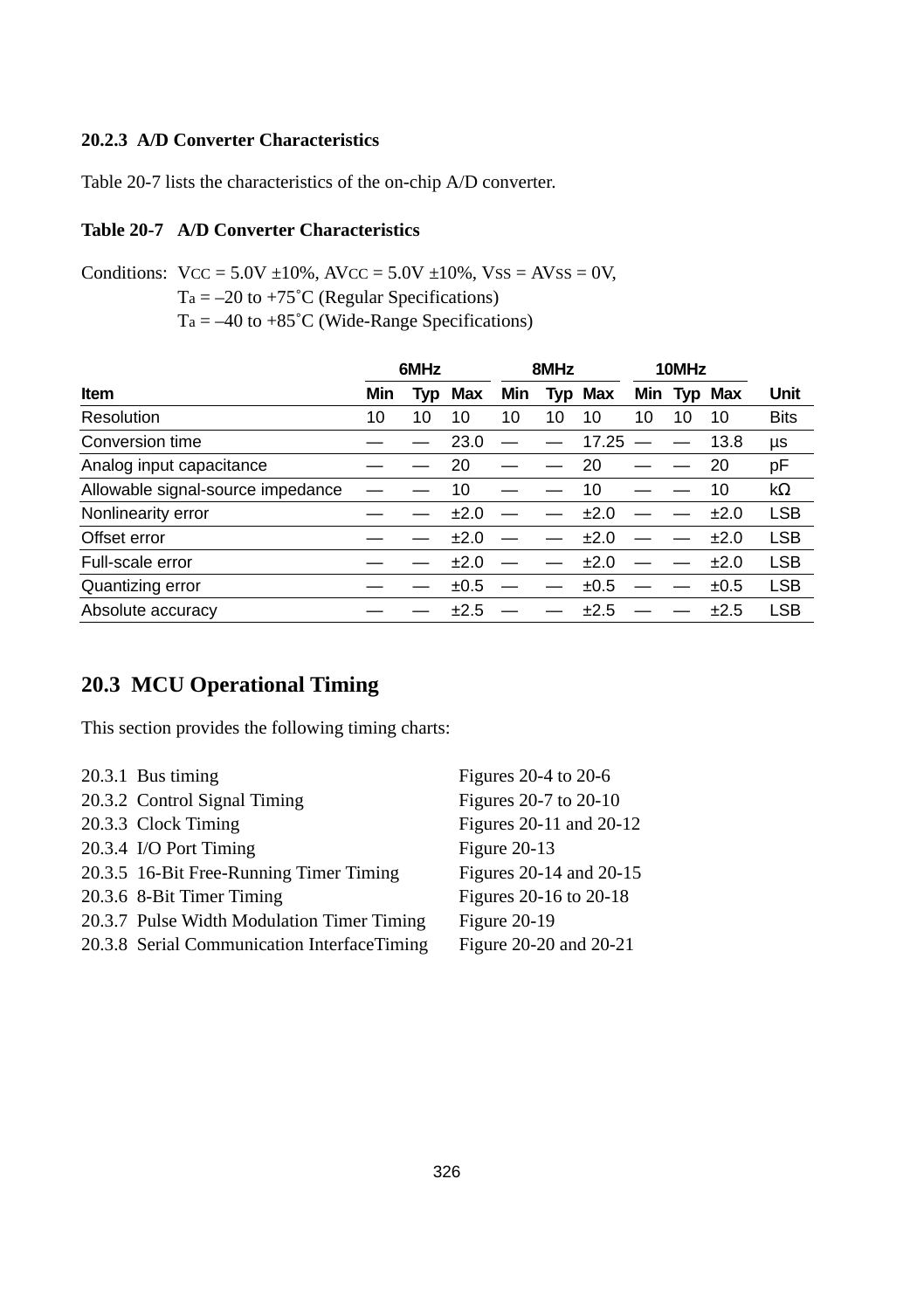### **20.3.1 Bus Timing**



#### **1. Basic Bus Cycle (without Wait States) in Expanded Modes**

**Figure 20-4 Basic Bus Cycle (without Wait States) in Expanded Modes**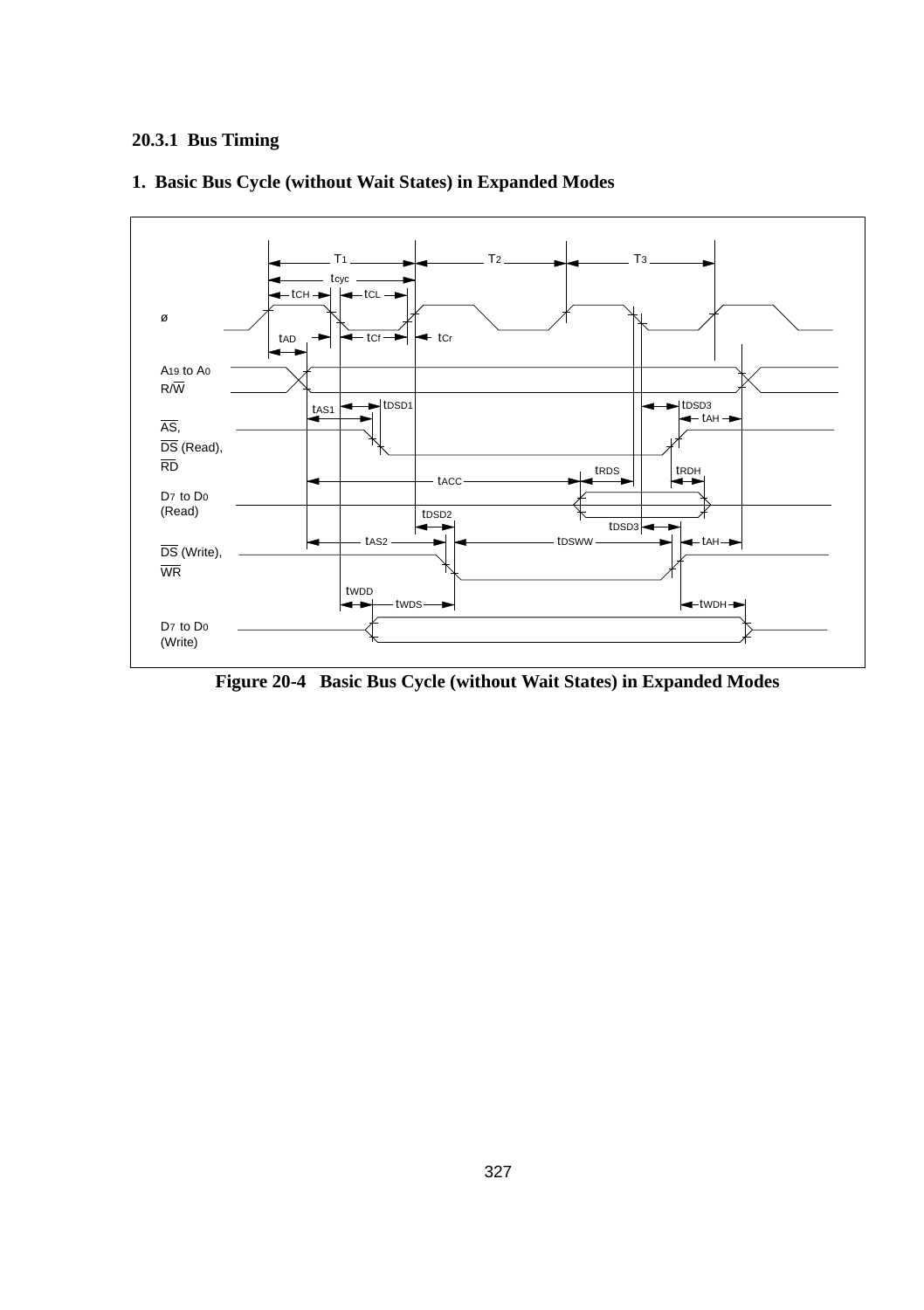



**Figure 20-5 Basic Bus Cycle (with 1 Wait State) in Expanded Modes**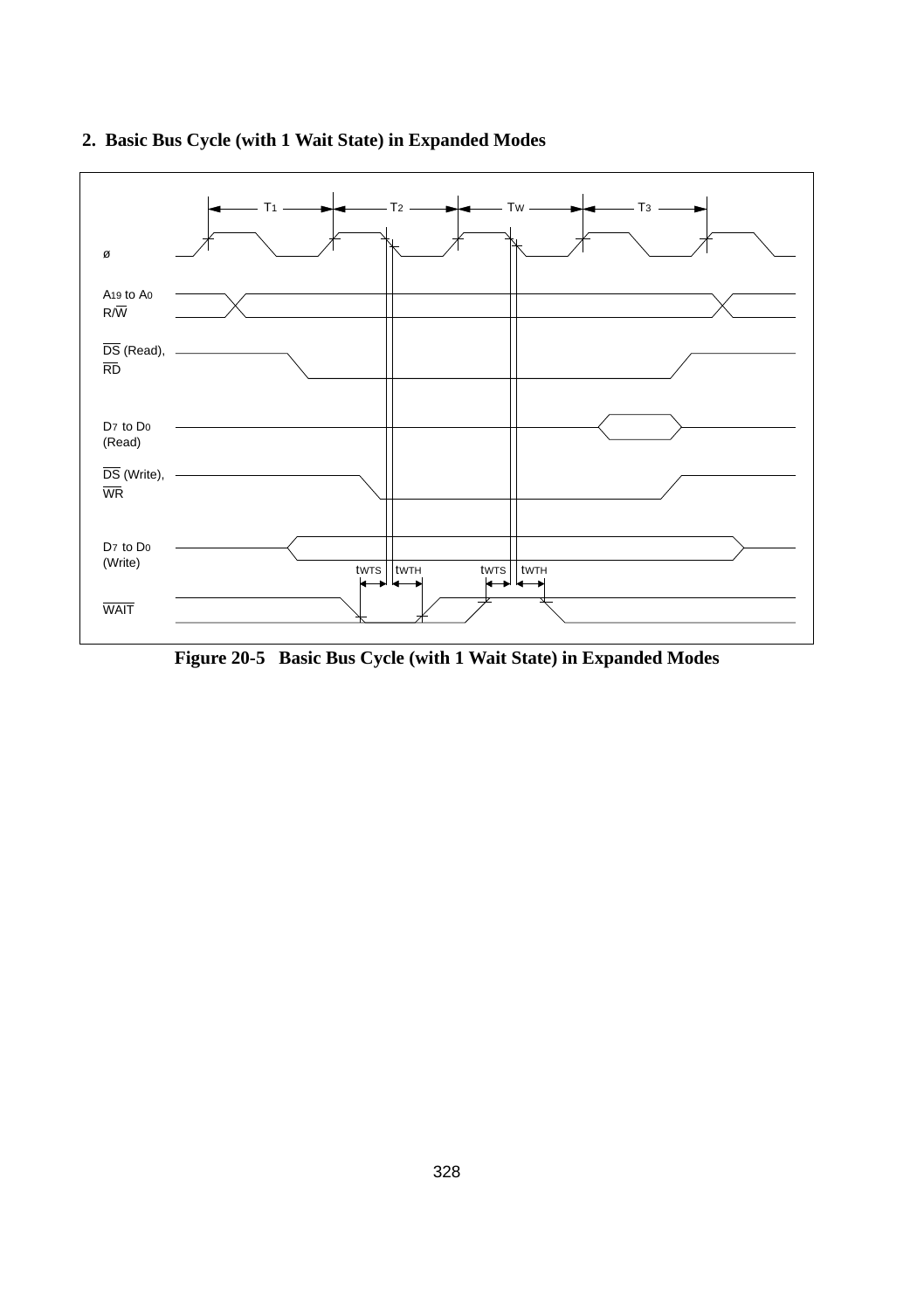# **3. Bus Cycle Synchronized with E Clock**



**Figure 20-6 Bus Cycle Synchronized with E Clock**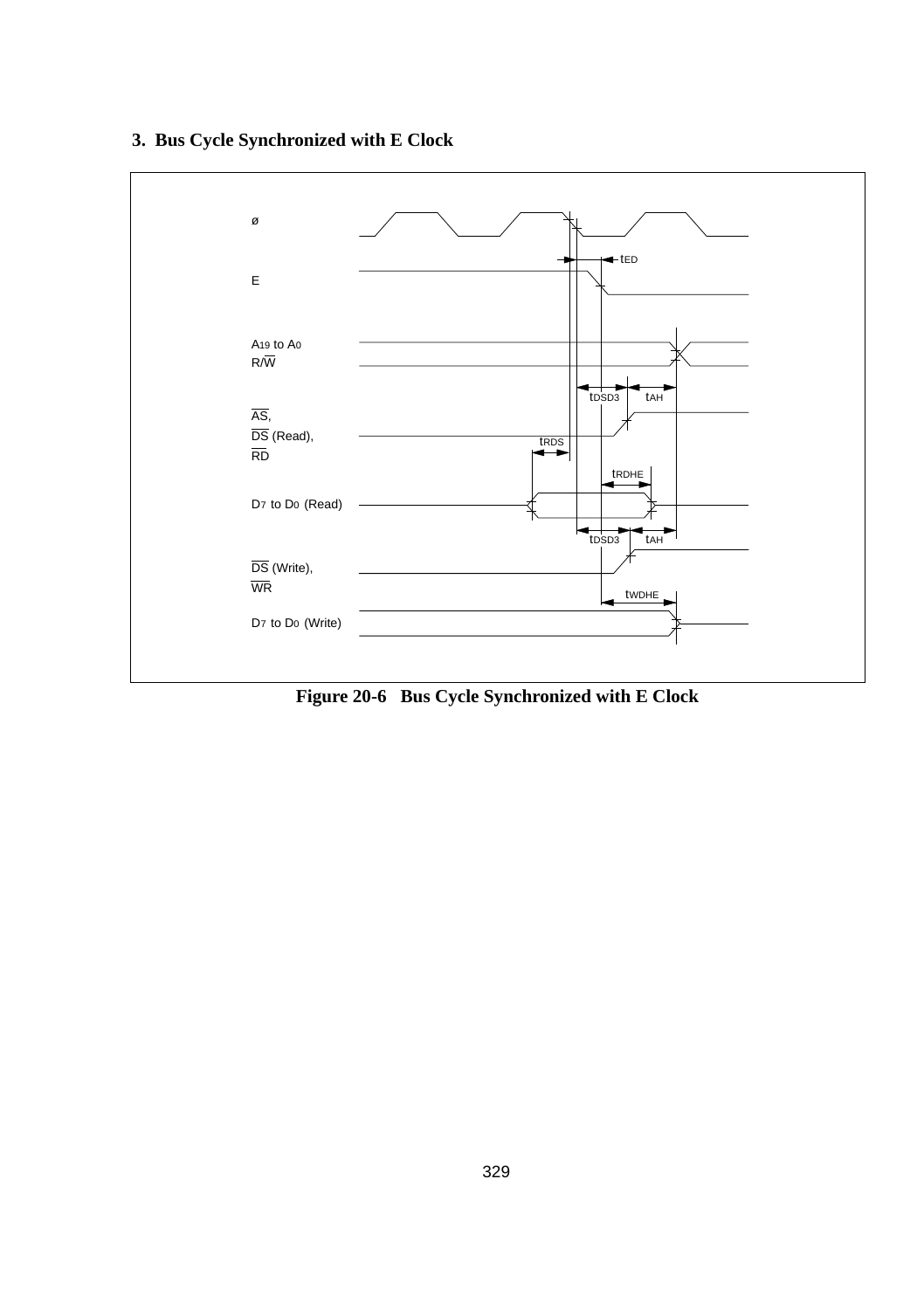#### **20.3.2 Control Signal Timing**

#### **1. Reset Input Timing**





#### **2. Interrupt Input Timing**



**Figure 20-8 Interrupt Input Timing**

#### **3. NMI Pulse Width**



**Figure 20-9 NMI Pulse Width (for Recovery from Software Standby Mode)**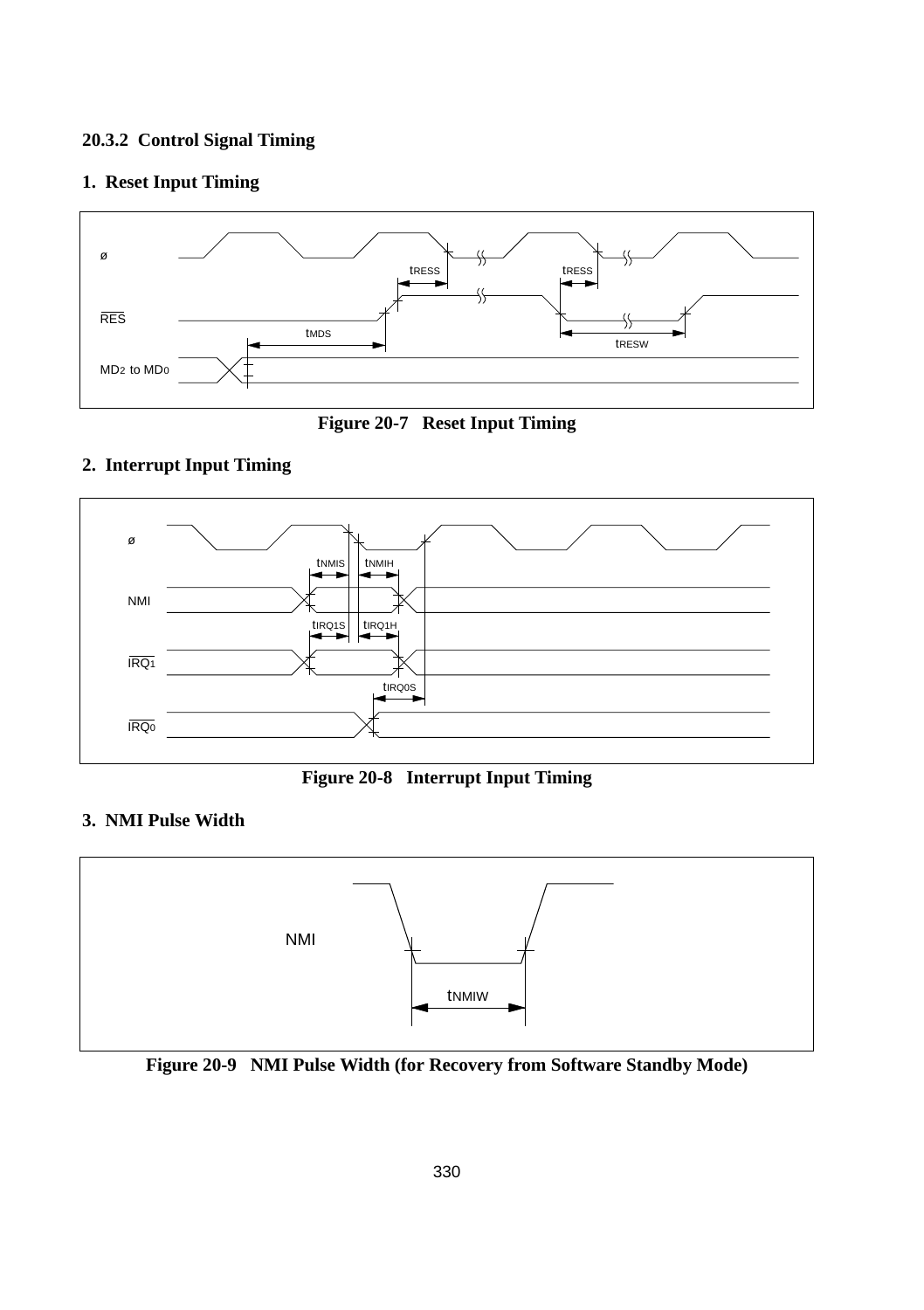# **4. Bus Release State Timing**





# **20.3.3 Clock Timing**

# **1. E Clock Timing**



**Figure 20-11 E Clock Timing**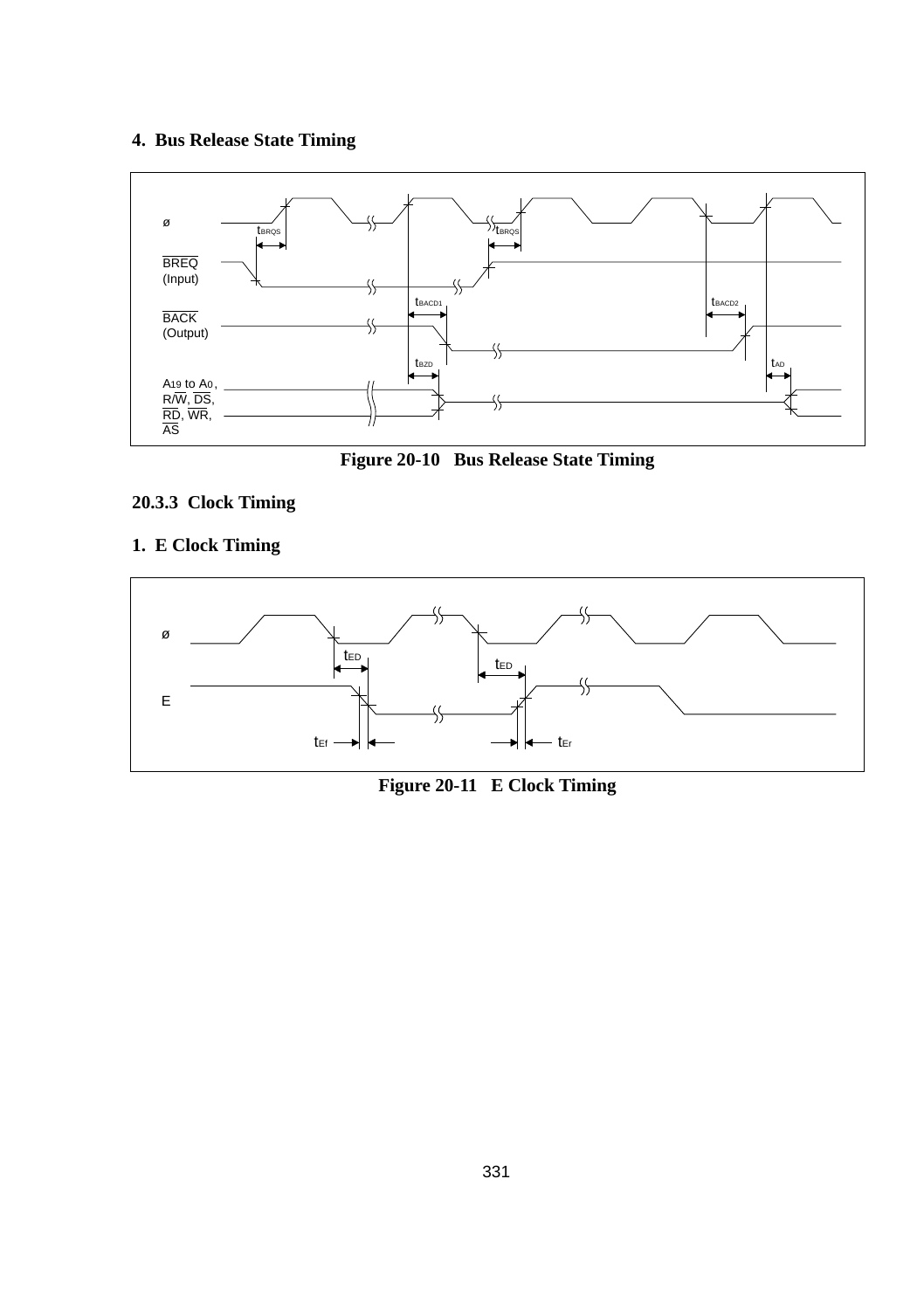# **2. Clock Oscillator Stabilization Timing**



**Figure 20-12 Clock Oscillator Stabilization Timing**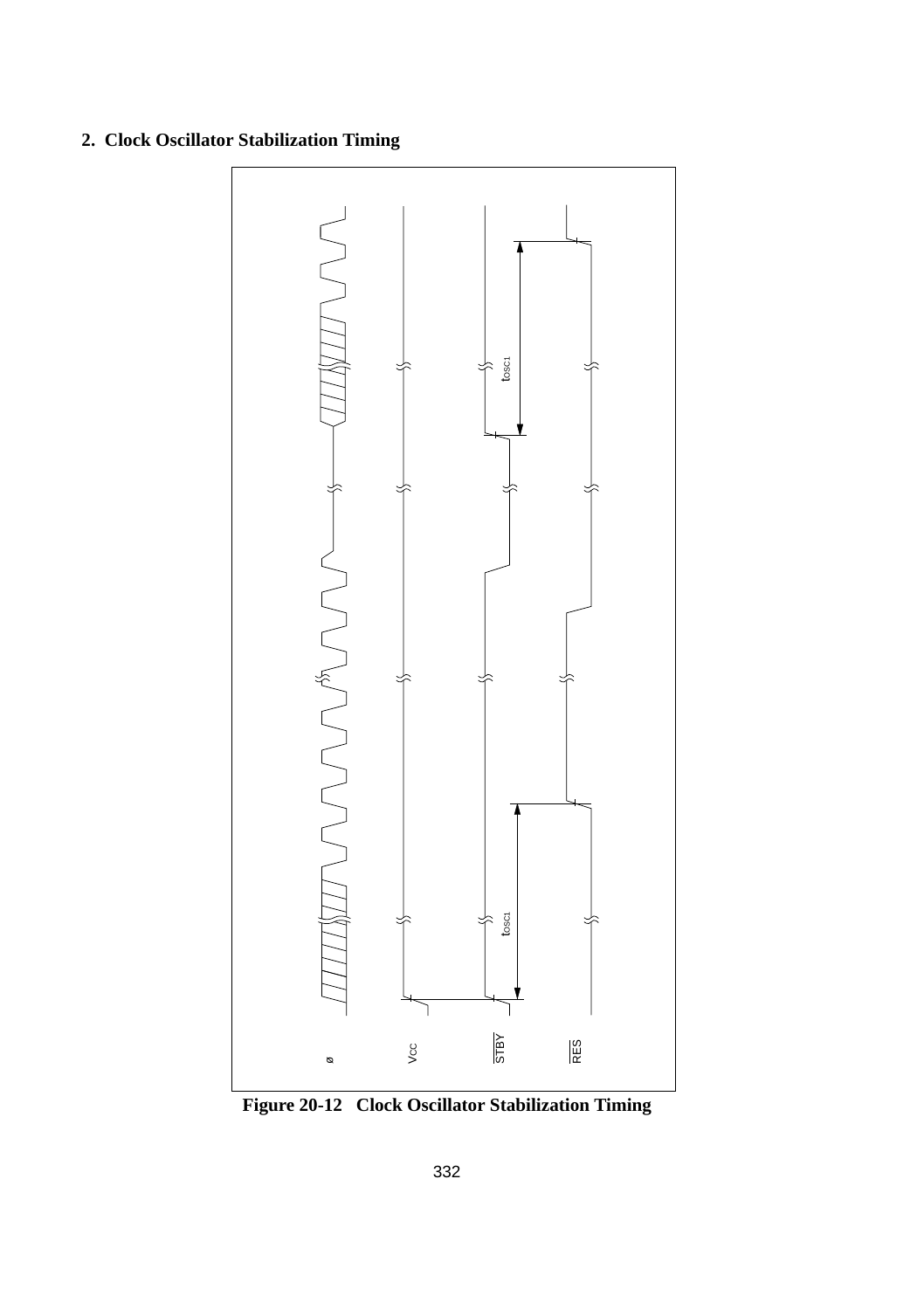

Fig. 20-13 **Figure 20-13 I/O Port Input/Output Timing**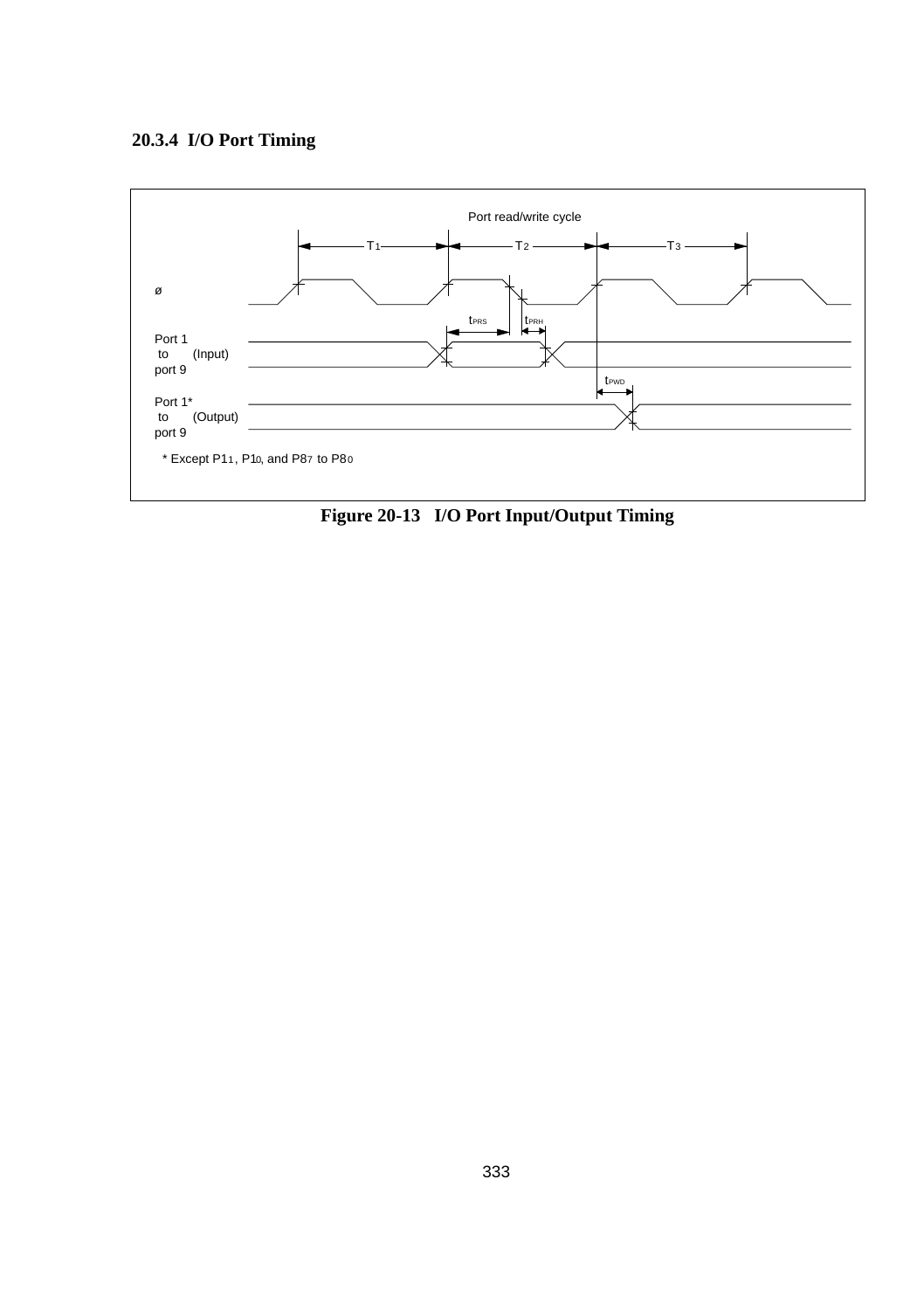#### **20.3.5 16-Bit Free-Running Timer Timing**





**Figure 20-14 Free-Running Timer Input/Output Timing**

#### **2. External Clock Input Timing for Free-Running Timers**



**Figure 20-15 External Clock Input Timing for Free-Running Timers**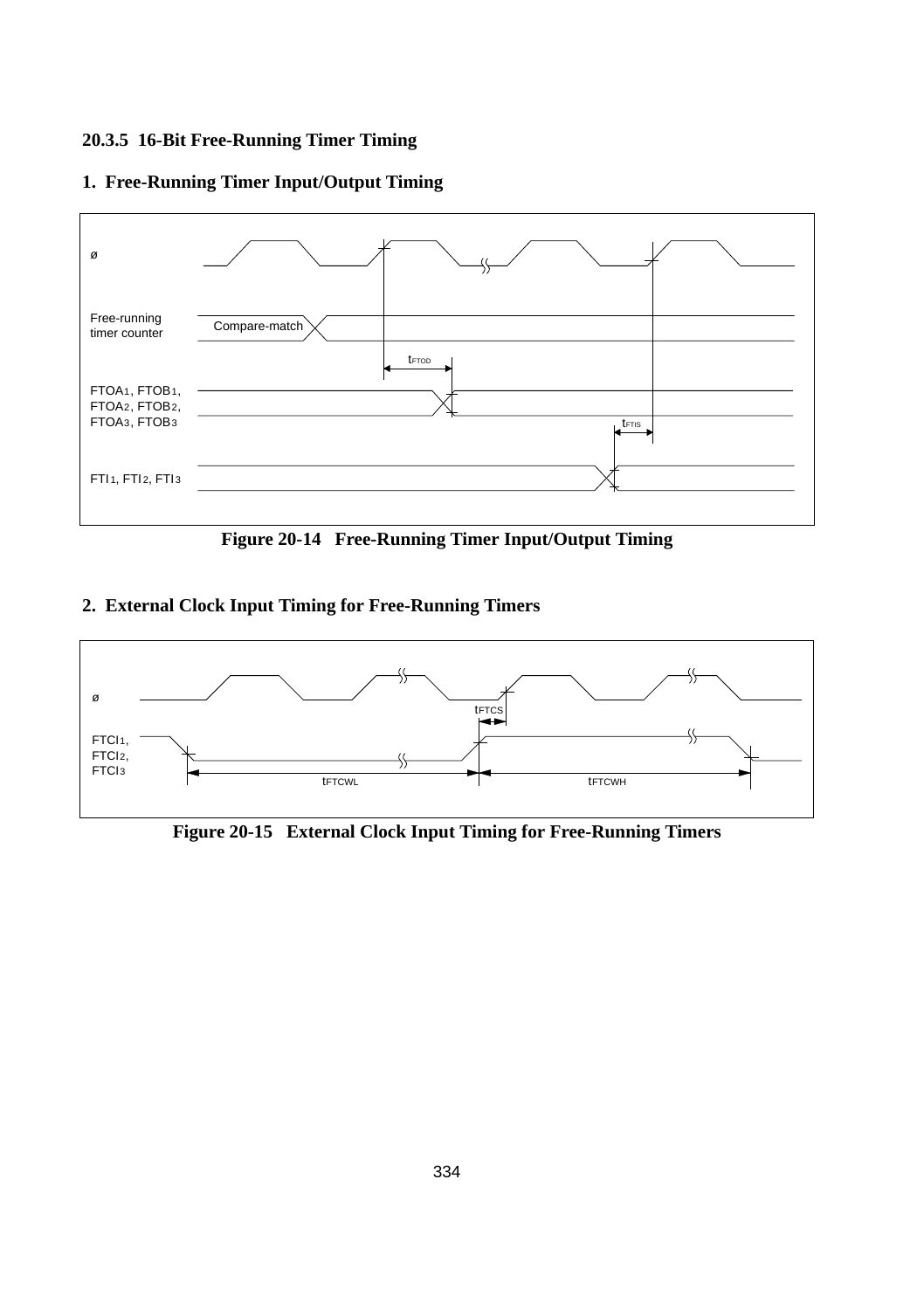# **20.3.6 8-Bit Timer Timing**

#### **1. 8-Bit Timer Output Timing**



**Figure 20-16 8-Bit Timer Output Timing**

#### **2. 8-Bit Timer Clock Input Timing**



**Figure 20-17 8-Bit Timer Clock Input Timing**

#### **3. 8-Bit Timer Reset Input Timing**



**Figure 20-18 8-Bit Timer Reset Input Timing**